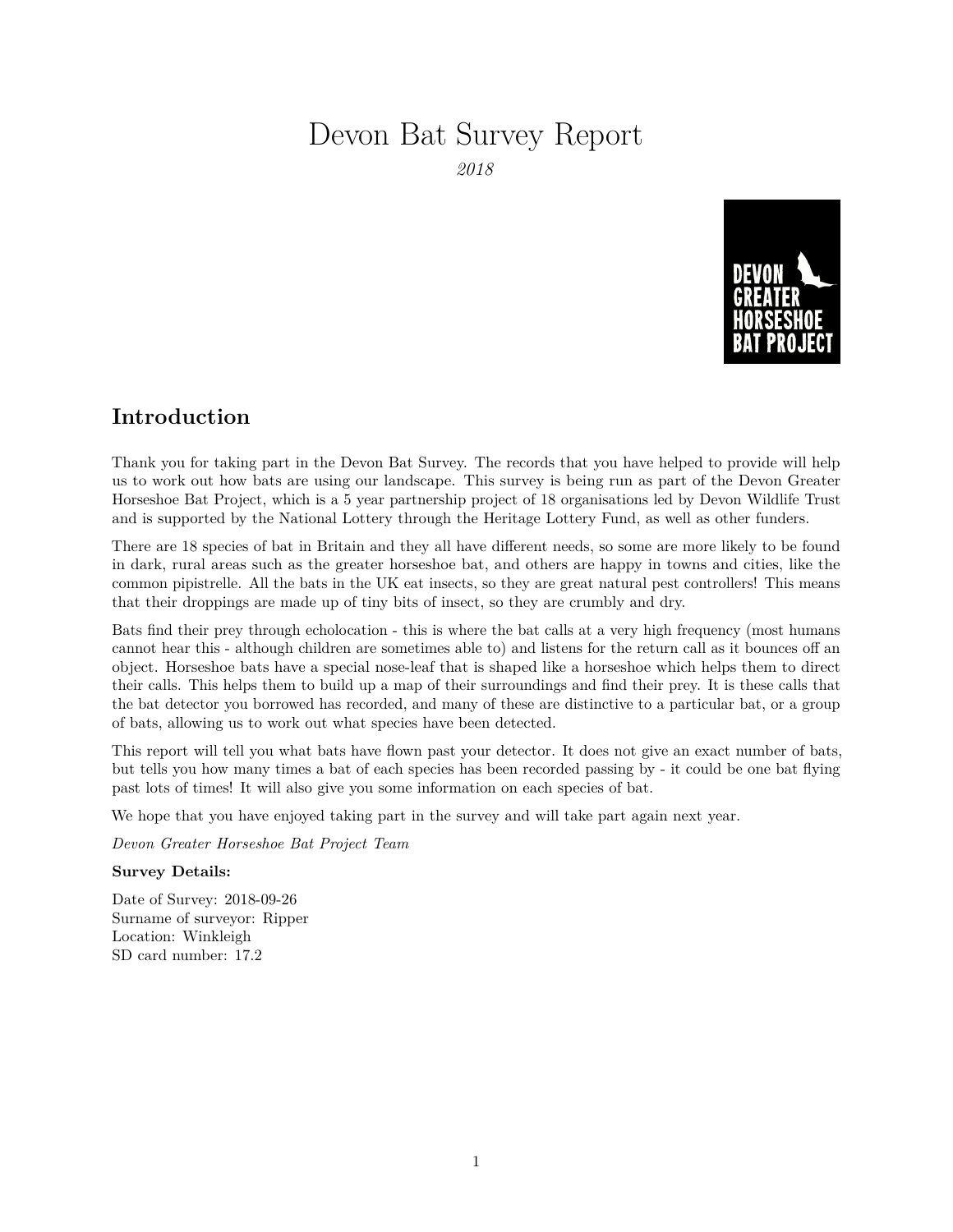## **Survey Results**

| <b>Species</b>        | <b>Bat Passes (Nr)</b> |
|-----------------------|------------------------|
| Soprano pipistrelle   | 1129                   |
| Common pipistrelle    | 498                    |
| Myotis species        | 63                     |
| Daubenton's bat       | 17                     |
| Long-eared bat        | 12                     |
| Pipistrelle species   | 10                     |
| Whiskered or Brandt's | 9                      |
| <b>Barbastelle</b>    | 5                      |
| Serotine              | $\mathbf{2}$           |
| Leisler's or Noctule  | 1                      |





Below is some information on the species which were found on your survey. For more information please visit the Bat Conservation Trust website [http://www.bats.org.uk.](http://www.bats.org.uk)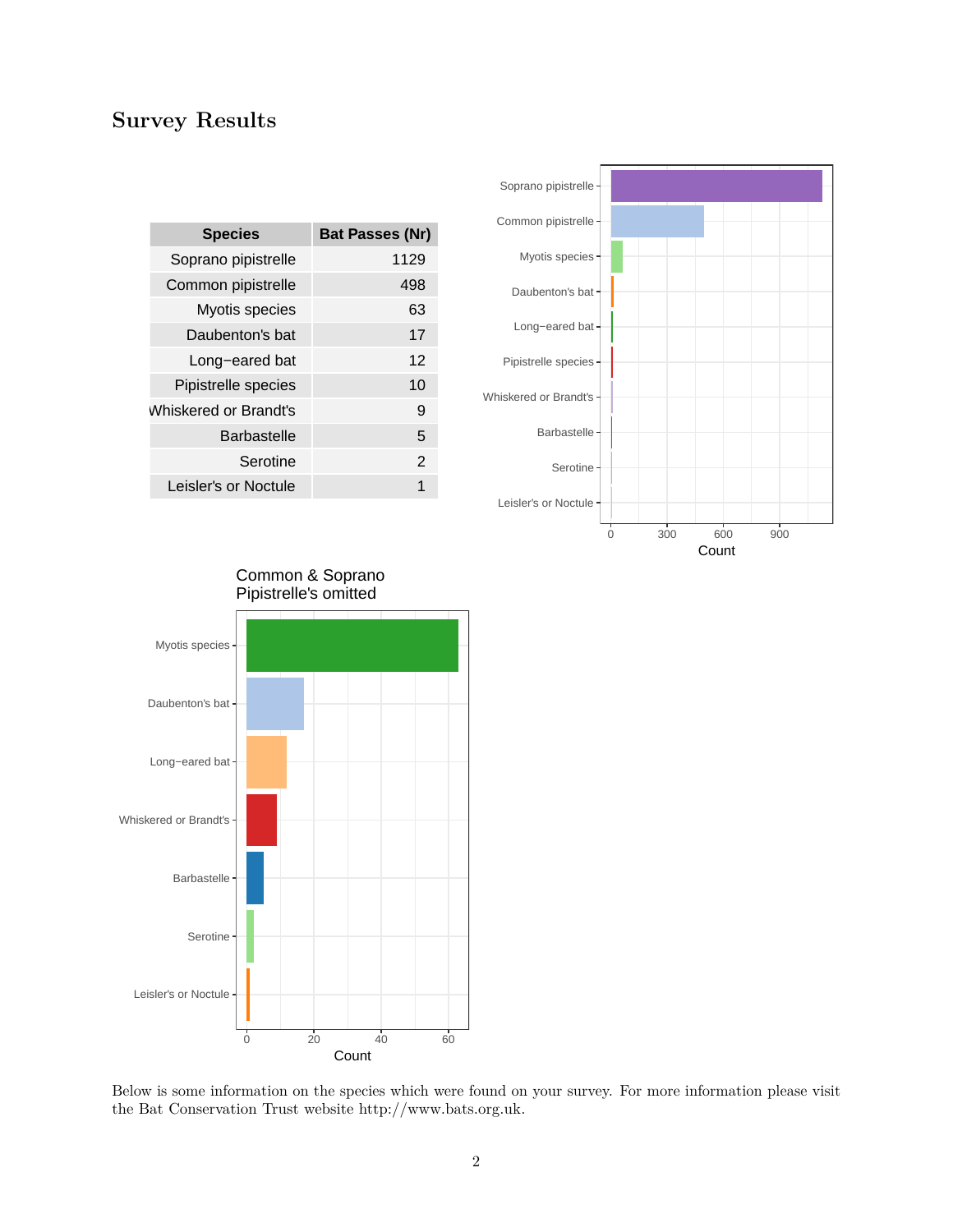#### **Barbastelle** *Barbastella barbastellus*

The barbastelle is a distinctive looking medium-sized bat. It has a pug-shaped nose and broad ears which join across the top of the head, and its fur is very dark with "frosted" tips. It prefers woodland, roosting in trees and hunting both beneath the canopy and over tree-tops but can also be found over rough meadows, ponds and streams.

#### **Long-eared bats** *Plecotus species*

The ears of a long-eared bat are nearly as long as its body! Their highly sensitive hearing means they can hunt by listening for sounds made by insects, rather than using echolocation, which some moths can detect. There are two species of long-eared bat in the UK; The brown long-eared bat and the grey long-eared. Brown long-eared bats are found across most of the UK hunting amongst vegetation in gardens and parks, along hedgerows and in woodland where they will pluck insects off leaves as well as catching them mid-air. The grey long-eared bat is incredibly rare, but is found in small pockets of Devon, favouring coastal areas where it is found feeding over unimproved grassland and marshes. It is very hard to tell them apart from sound alone, so we put them together in our reports.

#### **Common Pipistrelle** *Pipistrellus pipistrellus*

Common pipistrelles are the most common and widespread of all British bat species. They are found in lots of places, including towns and cities, as well as in the countryside. They are small, and their flight is fast and jerky as they pursue small insects which they catch and eat whilst flying. A single pipistrelle can consume up to 3,000 insects in one night!

#### **Daubenton's Bat** *Myotis daubentonii*

Daubenton's bats have a strong association with water and they normally hunt for food over smooth surfaced water such as ponds, lakes and slow flowing rivers and streams. They have a pale belly and fly low over the water, using their large feet and tail to scoop up insects from the water surface.

#### **Leisler's or Noctule**

These two bats belong to the same family, and are fairly large for a British bat. The noctule is generally one of the first bats to be seen of an evening, and they like to hunt over open ground, particularly pasture. Leisler's are more likely to be found in woodland, but they can also be found in the same places as noctules-making them hard to tell apart!

#### **Myotis Species**

The Myotis are a group of bats which includes Alcathoe, Bechstein's, Brandt's, Daubenton's, Natterer's and Whiskered bats. They all make very similar sounds which mean that sometimes it is very hard to tell them apart from their recordings alone.

#### **Pipistrelle Species**

There are 3 species of pipistrelle that are commonly found in the UK, the common, soprano and Nathusius'. They are the smallest of the British bats, with both the common and soprano likely to be found in most areas - including the middle to towns and cities. The Nathusius' is a rarer, migratory bat, normally found near water.

#### **Soprano Pipistrelle** *Pipistrellus pygmaeus*

The soprano pipistrelle was discovered as a different species to the common pipistrelle in the 1990s - they are very similar but they use slightly different echolocation calls and there are subtle differences in how they look. They also tend to roost and hunt in slightly different places, with the soprano pipistrelle favouring river habitat and wetland areas.

#### **Whiskered or Brandt's**

Whiskered and Brandt's bats are very similar in appearance, both are small with slightly shaggy fur - and Brandt's is normally a bit bigger, but often DNA analysis is the only way to tell them apart. They are often found in slightly different areas; whiskered bats are mostly found in open wooded country, often near water, whilst Brandt's feed through the night at low heights in woodland, parks, meadows and near water bodies.

#### **Serotine** *Eptesicus serotinus*

The serotine is one of Britain's largest bat species and usually one of the first to appear in the evening. It